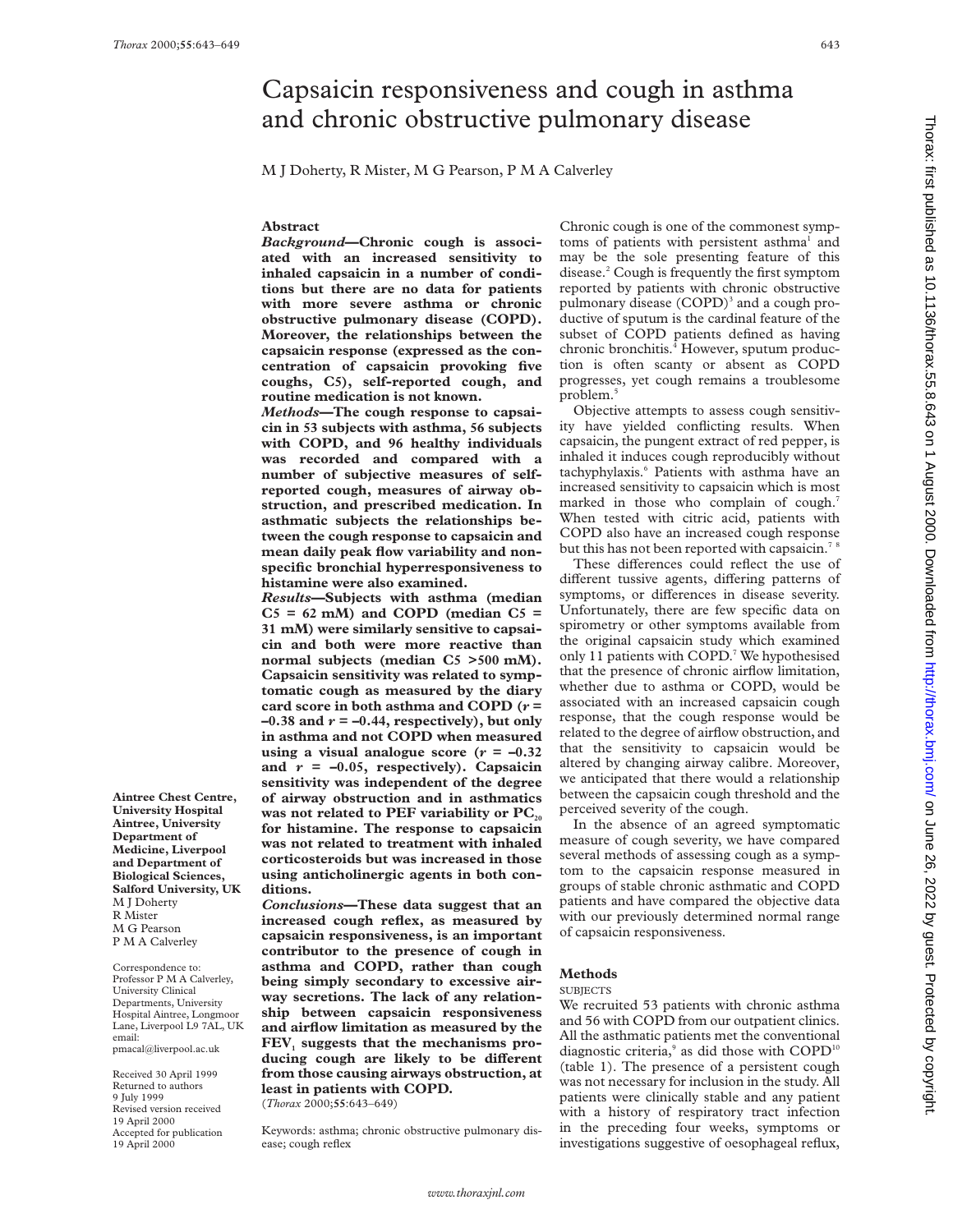*Table 1 Demographic features, medication, and physiology of subjects studied*

|                               | Normal subjects | Asthma        | COPD<br>57  |  |
|-------------------------------|-----------------|---------------|-------------|--|
| No. of subjects               | 96              | 53            |             |  |
| Median (range) age (years)    | $38(20-65)$     | $51(22 - 73)$ | $65(45-88)$ |  |
| Sex (% male)                  | 34              | 62            | 75          |  |
| Smoking habits (%)            |                 |               |             |  |
| Current smokers               | 17              | 17            | 40          |  |
| Ex-smokers                    | 20              | 40            | 60          |  |
| Non-smokers                   | 63              | 43            | $\Omega$    |  |
| Drug treatment $(\%)$         |                 |               |             |  |
| $\beta$ agonists              | $\Omega$        | 100           | 100         |  |
| Anticholinergics              | $\Omega$        | 21            | 83          |  |
| Theophylline                  | $\Omega$        | 8             | 19          |  |
| Inhaled corticosteroids       | $\Omega$        | 100           | 35          |  |
| Lung function                 |                 |               |             |  |
| Mean $(SE)$ FEV, $(1)$        | 3.7(0.48)       | 2.1(0.12)     | 1.1(0.1)    |  |
| Mean (SE) FVC (1)             | 4.4(0.62)       | 3.4(0.16)     | 2.6(0.1)    |  |
| % Predicted FEV, (SE)         | 107(14)         | 71(3)         | 42(2)       |  |
| Mean (SE) PEF variability (%) |                 | 15.9(1.2)     | 17.0(1.8)   |  |
|                               |                 | $(n=53)$      | $(n=18)$    |  |
| Mean (SE) $PC_{20}$ (mg/ml)   |                 | 1.9(0.46)     |             |  |
|                               |                 | $(n=43)$      |             |  |

 $FEV<sub>1</sub> =$  forced expiratory volume in one second;  $FVC =$  forced vital capacity;  $PEF =$  peak expiratory flow;  $PC_{20}$  = concentration of histamine provoking a fall in FEV<sub>1</sub> of 20% or more. Values are numbers of subjects except when otherwise stated.

> subjects taking angiotensin converting enzyme inhibitors, or those less than 18 years of age were excluded, although there was no upper age limit. No patient had clinical or radiographic features suggestive of co-existing bronchiectasis. We excluded patients with a history of allergic rhinitis, post nasal drip, and those being treated for nasal symptoms. The data were compared with those derived from our normal subject population recruited from hospital staff, free from respiratory disease, who denied cough and were not receiving any medication. All subjects gave written informed consent to the study which was approved by our institutional ethical committee.

# PROCEDURES

Subjects omitted short acting inhaled  $\beta$  agonists and anticholinergic agents for six hours before attendance and longer acting drugs such as oral theophylline or inhaled long acting  $\beta$ agonists for 12 hours on all test days. All subjects underwent the following tests.

#### *Spirometry*

Spirometric parameters were recorded with a wedge spirometer (Vitalograph, Maidenhead, Berkshire, UK) and the best forced expiratory



*Figure 1 Comparison of the cumulative frequency at which subjects reached the C5 response for asthma and for subjects with COPD compared with normal subjects.*

volume in one second  $(FEV<sub>1</sub>)$  and forced vital capacity (FVC) traces from three technically satisfactory attempts were used. Data are expressed as percentage predicted values.<sup>11</sup>

# *Capsaicin cough challenge*

Capsaicin (Sigma Chemical Co, St Louis, Missouri, USA) was dissolved in absolute ethanol to make a stock solution of  $10^{-2}$  M which was further diluted with 0.9% saline to produce nine doubling concentrations from 2 to 500 µM. Doses were administered from an Acorn nebuliser powered from a dosimeter calibrated to deliver 0.009 ml in each inhalation at a maximum flow rate of 0.75 l/s and a mass median particle diameter of 5.2 µm. Subjects were asked to take a single slow inhalation from the dosimeter beginning with saline control and then, with a minimum of 30 second intervals, increasing strengths of capsaicin until a given inhalation caused five coughs (C5). This dose was repeated to ensure that a reproducible C5 response had been attained and, if so, that the value was recorded as the patient's value (C5 capsaicin).

# *COPD: additional tests*

Subjects with COPD then completed the following additional tests:

(1) Diary cards: these were completed at home over a two week period during which the subject recorded symptom scores or daily cough on a five point scale ranging from  $1 = no$  cough to  $5 =$  distressing cough most of the day. The score over the 14 day recording period was used to calculate the mean daily diary cough score. Peak expiratory flow (PEF) was self-recorded using a mini Wright peak flow meter four times a day in a standard fashion, the best of three measurements being taken. Peak flow variation for any particular day was taken as the difference between the highest and lowest peak flow divided by the highest measure. For patients with more than nine days of complete data the mean daily PEF variability was calculated.

(2) Hospital questionnaire: a detailed history of current respiratory medications was obtained with particular note of 'as needed' inhaled  $\beta$  agonists, regular inhaled anticholinergic agents, and inhaled corticosteroids (table 1). Sputum production was recorded as nil, occasional, or frequent. Symptoms of cough were recorded in a number of ways:

(a) the presence or absence of cough on most days;

(b) whether this cough was mild, moderate, or severe;

(c) using a 10 cm visual analogue scale (VAS) marked between no cough at one end and worst imaginable cough at the other end.

#### *Further tests*

After the above, patients with asthma and COPD were invited to perform further tests including lung volume measurement, histamine challenge tests, and the effect of bronchodilators on the C5 response. Histamine challenge tests were performed later the same day while lung volume estimation and effect of bronchodilators were measured on separate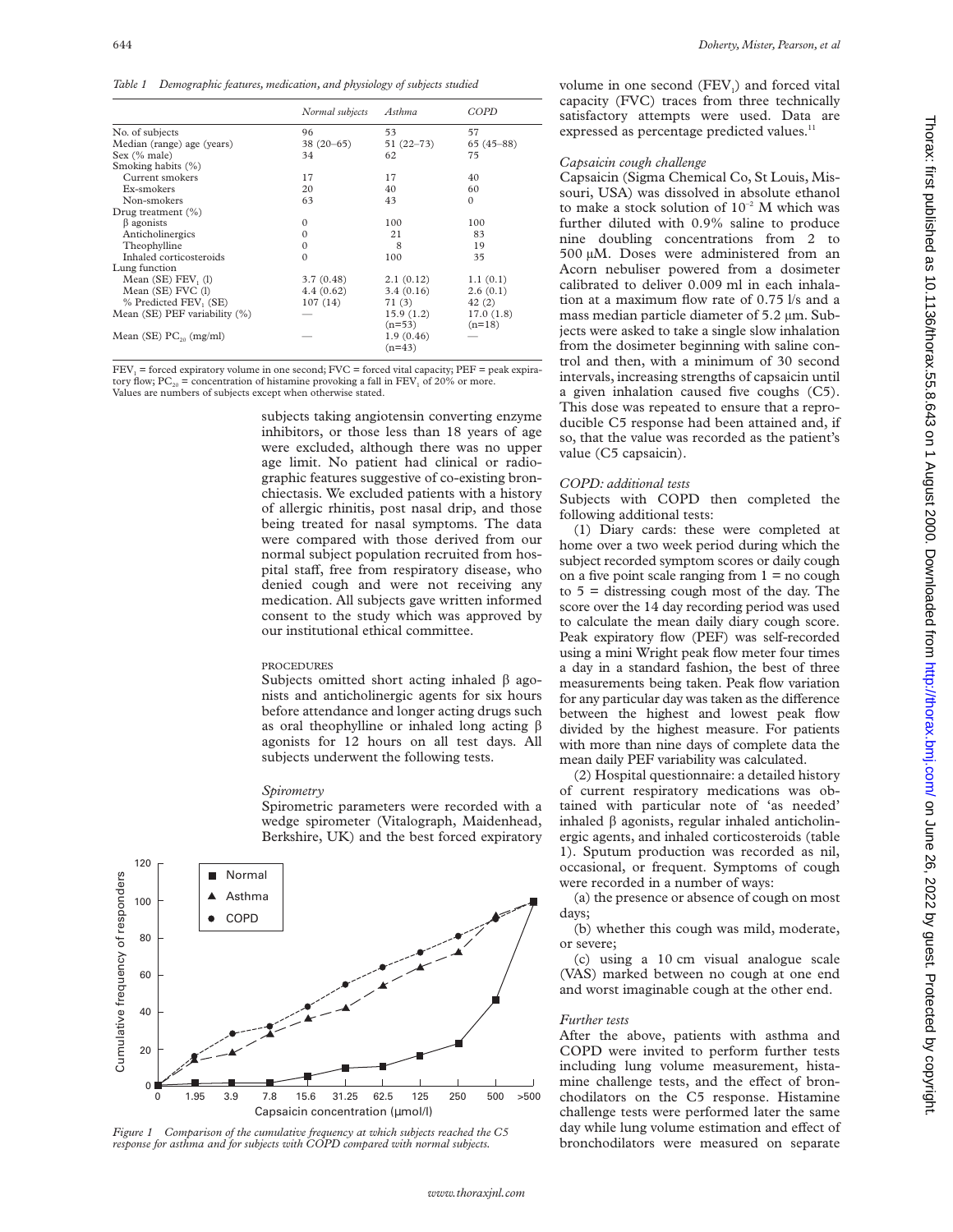study days during the following three weeks. In those with asthma the subgroup studied depended solely on the patient's willingness to undergo these investigations. In those with COPD some patients were unable to take a further part as they were about to enrol in another clinical trial, and others were only willing to some of the extra tests. There was no difference in mean age, percentage predicted FEV<sub>1</sub>, or median C5 response between the subgroups who underwent additional tests and their parent cohorts.

(1) Static lung volumes and flow-volume loops: 38 patients with asthma and 20 with COPD performed flow-volume loops and measurement of static lung volumes while seated using a rolling seal spirometer (PK Morgan Ltd) with standard criteria for an acceptable loop.<sup>11</sup> After coaching, each subject performed repeated loops until three technically satisfactory traces were obtained. The



*Figure 2* Scatter plots with Spearman correlation coefficients showing the relationship *between self-reported cough measured using the daily diary card cough scores and capsaicin responsiveness (C5) for (A) asthma and (B) COPD.*

loop with the largest sum of  $FEV<sub>1</sub>$  and  $FVC$ was chosen and from this loop PEF, 25–75% forced expiratory flow (FEF<sub>25-75</sub>), and peak inspiratory flow (PIF) were derived. Static lung volumes were measured using the helium dilution technique.

(2) Histamine challenge: 43 asthmatic patients performed histamine challenge testing 15 minutes after the capsaicin study, inhaling from a dosimeter in a standard fashion. The  $FEV<sub>1</sub>$  was recorded before the histamine challenge to ensure that there was no change from the pre-capsaicin baseline. The concentration of histamine provoking a fall in  $FEV<sub>1</sub>$  of 20% or more  $(PC_{20})$  was calculated by linear interpolation from the logarithmic concentration response curve.

(3) Effect of changing airway calibre on the C5 response: 40 patients with asthma and 13 with COPD performed a capsaicin challenge test and spirometric measurements both before and 30 minutes after each 5 mg nebulised salbutamol, 500 µg nebulised ipratropium bromide, and 3 ml 0.9% saline. All solutions were given using a System 22 Acorn nebuliser on separate days at the same time of the day in random double blind order. For each disease group and for each solution the  $C_5$  and  $FEV_1$ values before and after administration of the nebulised agents were compared. Twenty three asthmatics performed a capsaicin challenge both before and immediately after the histamine challenge so that, at the time of the second histamine challenge, their FEV<sub>1</sub> was reduced by at least 20% from baseline. The effects of bronchoconstriction were then studied by comparing the difference between the C5 before and after the histamine challenge test with the difference between each subject's C5 response before and after saline.

## STATISTICAL ANALYSIS

Median C5 values and the frequency distribution were used to describe the normal range in each disease group. These were then compared using the Kruskal Wallis test followed, if significant, by paired Mann-Whitney U tests between the groups.

The relationship between symptoms and sensitivity to capsaicin was examined in a number of ways. The average daily diary card cough score and the visual analogue score derived from the questionnaire were each related to the C5 of each subject using Spearman rank correlation coefficient within each disease group. Patients were grouped into those who did and those did not cough on most days and were then compared using Mann-Whitney U tests. Subjects were also divided into those who considered their cough

to be mild, moderate, or severe and these groups were compared using the Kruskal Wallis test. Similarly, subjects with asthma and COPD were subdivided into those who rarely produced phlegm, those who occasionally produced phlegm, and those who usually produced phlegm and these groups were again compared using the Kruskal Wallis test. Lung function data are presented as mean (SE). The relationship between capsaicin sensitivity and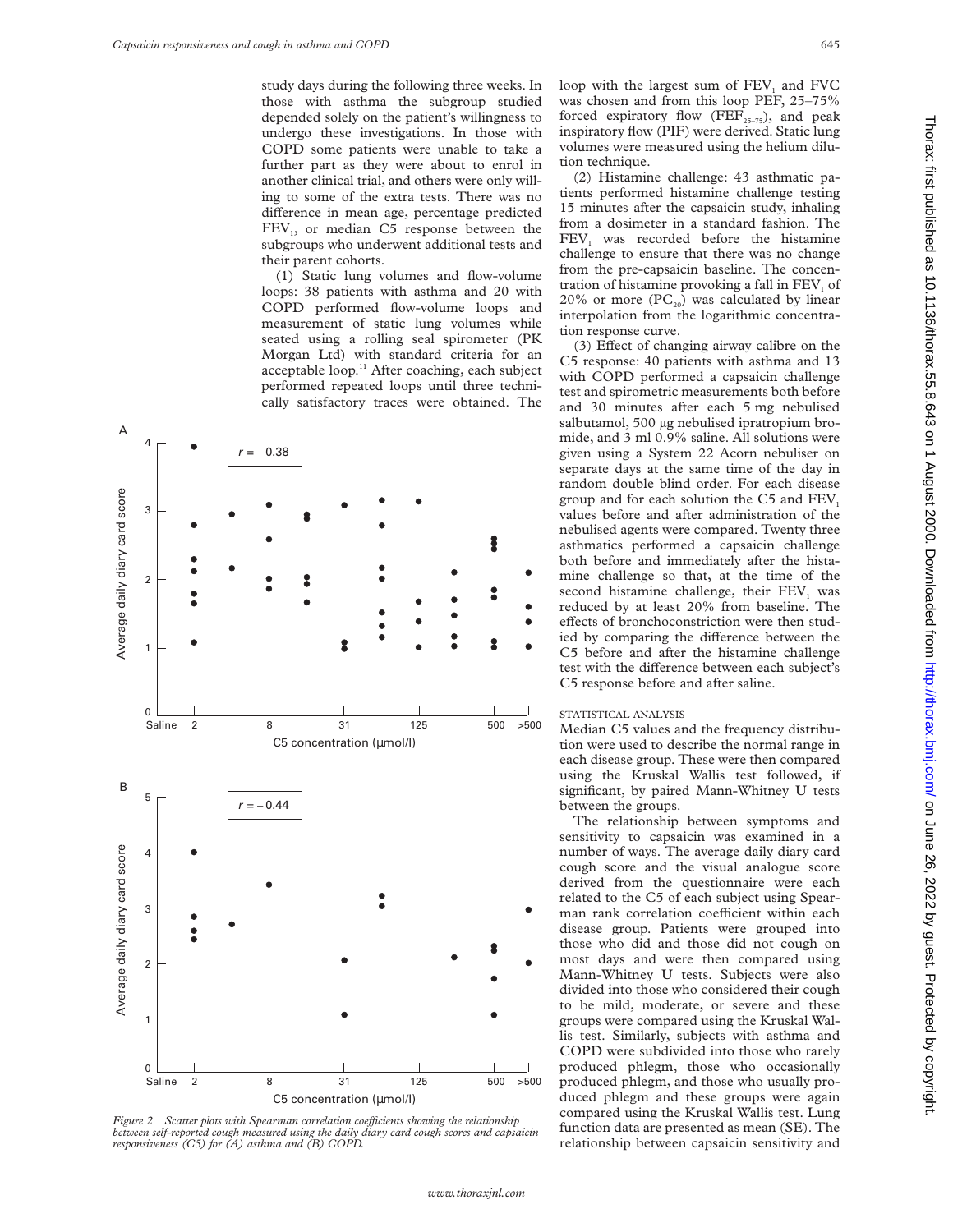|                                   |                  | Asthma                                 |                   |                                 |                  | COPD                                  |                   |                              |
|-----------------------------------|------------------|----------------------------------------|-------------------|---------------------------------|------------------|---------------------------------------|-------------------|------------------------------|
|                                   | $\boldsymbol{n}$ |                                        |                   | Median C5<br>$(\mu M)$          | $\boldsymbol{n}$ |                                       |                   | Median C5<br>$(\mu M)$       |
| Cough present                     | 43               | Cough most days<br>No cough most days  | 61%<br>39%        | 16<br>250<br>$(p=0.015)$        | 57               | Cough most days<br>No cough most days | 81%<br>9%         | 31<br>31<br>$(p=0.8)$        |
| Severity of cough                 | 43               | Mild<br>Moderate<br>Severe             | 54%<br>37%<br>10% | 125<br>63<br>16<br>$(p=0.014)$  | 57               | Mild<br>Moderate<br>Severe            | 31%<br>56%<br>12% | 125<br>16<br>8<br>$(p=0.1)$  |
| Sputum production                 | 43               | Usually<br>Occasionally<br>Rarely      | 51%<br>28%<br>21% | 16<br>125<br>500<br>$(p=0.014)$ | 57               | Usually<br>Occasionally<br>Rarely     | 56%<br>26%<br>16% | 31<br>31<br>125<br>$(p=0.8)$ |
| Anticholinergic therapy           | 53               | Prescribed<br>Not prescribed           | 21%<br>79%        | 8<br>125<br>$(p=0.02)$          | 57               | Prescribed<br>Not prescribed          | 82%<br>18%        | 31<br>250<br>$(p=0.03)$      |
| Inhaled corticosteroid<br>therapy | 53               | Low dose<br>Moderate dose<br>High dose | 26%<br>62%<br>12% | 93<br>63<br>125<br>$(p=0.7)$    | 57               | Prescribed<br>Not prescribed          | 35%<br>65%        | 63<br>31<br>$(p=0.6)$        |

*Table 2 Severity of self-reported cough in subjects with asthma and COPD using a variety of measures, and its relationship to regular treatment*

 $PC_{20}$  for histamine was examined using Spearman rank correlation coefficient as was that for the C5 response and lung function. Both pre and post nebuliser C5 and FEV<sub>1</sub> values as well as pre and post histamine C5 and FEV<sub>1</sub> values were compared using Mann-Whitney U tests.

#### **Results**

The clinical and physiological data at study entry are given in table 1. The patients with asthma were older than the normal subjects but younger than the patients with COPD  $(p<0.001)$  and almost  $60\%$  had been or were cigarette smokers. The median C5 was reduced in both asthma  $(62.5 \mu M)$  and COPD (31.2 µM) compared with the healthy controls  $($ >500  $\mu$ M, p<0.001, fig 1). There were no significant differences in the median or in the distribution of the C5 responses between the asthmatic and COPD patients.

## ASTHMA SYMPTOMS AND LUNG FUNCTION

Diary card data for the 53 patients with asthma showed a mean (SE) daily cough score of 1.96 (0.1) which was inversely correlated with the C5 concentration  $(r = -0.38, p < 0.05;$  fig 2A). Hospital questionnaire data using the VAS assessment of cough were correlated with the mean diary cough score in the 43 patients for whom both were available  $(r = 0.40, p < 0.05)$ . The VAS scores were more variable than the diary card scores, ranging from 0 to 8.5 cm, but they showed a similar weak correlation with the C5 values  $(r = -0.32, p < 0.05)$ .

The distribution of the responses to specific questions about the perception of cough are given in table 2. The presence of any cough, of a productive cough, and the patient's assessment of cough severity were all related to an increased cough response and to a lower percentage predicted FEV 1. However, overall there was no significant correlation between either the absolute FEV<sub>1</sub> or the percentage predicted FEV<sub>1</sub> and the measured C5 response (fig 3). The cough response was not related to whether or not subjects were current smokers or to the dose of inhaled corticosteroids taken. However, those patients using an inhaled anticholinergic drug did have a greater C5 sensitivity ( $p = 0.002$ ; fig 3A). The C5 response of those patients not treated in this way was still significantly greater than that of the normal subjects.

#### COPD SYMPTOMS AND LUNG FUNCTION

Complete symptomatic data were available in only 19 cases, the remaining patients having been recruited into a study of inhaled corticosteroids where treatment changes might have affected the data. These patient groups did not differ significantly in their smoking habit, percentage predicted FEV 1, or median C5. They reported a higher daily cough score than the asthmatic subjects (2.36 (0.18) versus 1.96  $(0.1)$ ) but this difference was not significant. As for asthma, there was a correlation between the cough score and the mean  $C5$  response  $(r =$  $-0.44$ , p< $0.05$ ; fig 2B).

Data on the response of COPD patients to the cough questionnaire are given in table 2. Apart from a non-significant trend for the patients with 'severe' cough to have an increased sensitivity to capsaicin ( $p = 0.1$ ), there were no associations between the presence or absence of symptoms and either  $C5$  or  $FEV<sub>1</sub>$  (fig 4). Similarly, there was no association between the recorded C5 and current smoking status or the use of inhaled corticosteroids. However, those patients using inhaled anticholinergic treatment had an increased C5 response compared with those not so treated (p<0.03; fig 3C), the remaining subjects still having a greater C5 response than the healthy controls.

# C5 AND THE EFFECTS OF RESTING LUNG FUNCTION AND ACUTE CHANGES IN AIRWAY CALIBRE

C5 values were independent of all the parameters derived from the flow-volume loop and of the static lung volumes. In patients with asthma C5 was unrelated to the diurnal PEF variability or to the baseline  $PC_{20}$  histamine. In the 40 patients tested before and after bronchodilators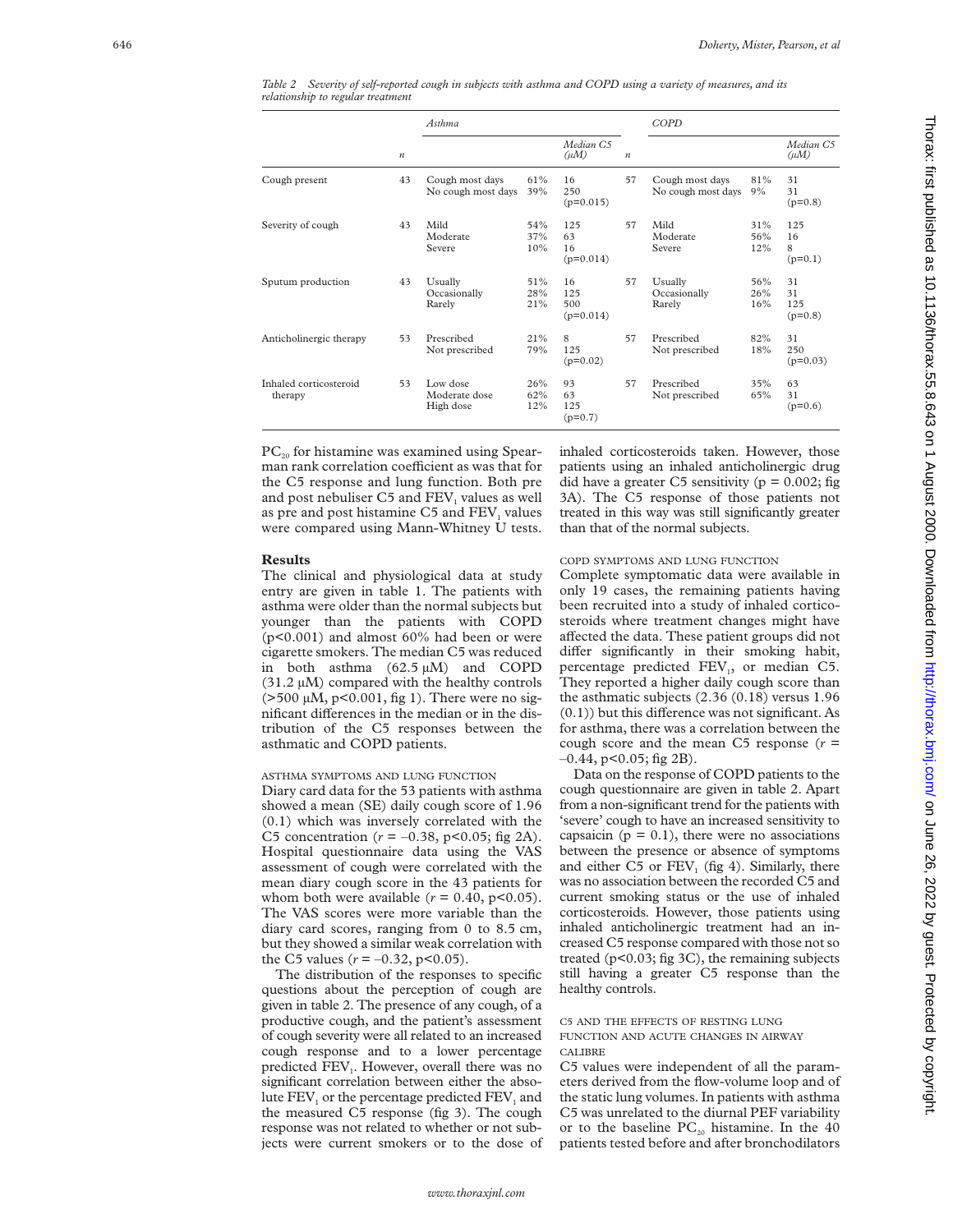

*Figure 3 Comparison of the cumulative frequency at which subjects reached the C5 response by medication for both asthma and for COPD: (A) asthma: inhaled anticholinergics versus no inhaled anticholinergics; (B) asthma: low versus moderate versus high dose inhaled corticosteroids; (C) COPD: inhaled anticholinergics versus no inhaled anticholinergics; (D) COPD: inhaled corticosteroids versus no inhaled corticosteroids.*

a mean increase in  $FEV<sub>1</sub>$  of 0.37 (0.04) l after salbutamol or 0.36 (0.04) l after ipratropium from a baseline of 2.07 (0.13) l did not change the median C5 response. Similarly, the median C5 values were unchanged in the 23 asthmatic patients measured before and after histamine challenge, despite a fall in  $FEV<sub>1</sub>$  of a mean of 0.6 (0.05) l from a baseline value of 2.1(0.12) l.



*Figure 4 Scatter plot showing the relationship between C5 response and percentage predicted FEV1 for both asthma and COPD*

In the 13 patients with COPD tested before and after bronchodilators the  $FEV<sub>1</sub>$  rose from 1.2 (0.12) l to 1.37 (0.13) l after salbutamol and to 1.41 (0.14) l after ipratropium, but without a significant effect on the measured C5 response.

# **Discussion**

The capsaicin cough challenge test is a simple and reproducible laboratory method for the assessment of cough susceptibility in a wide range of diseases.<sup>7 12</sup> It tests the afferent limb of the cough reflex which is thought to be mediated by rapidly adapting receptors within the airway wall. It can be increased by inhaling prostanoids in normal subjects<sup>13</sup> or by taking a thromboxane antagonist in patients with asthma.<sup>14</sup>

Studies in a range of conditions associated with chronic cough have shown an increased capsaicin sensitivity that falls with successful treatment, which can be achieved in two thirds of cases.<sup>12</sup> However, it is difficult to extrapolate data from these studies to patients with either asthma or COPD as the numbers studied, particularly in the latter group, are relatively small and data about lung function and bronchial reactivity are scanty. Our data in a large group of chronic persistent asthmatic subjects extend earlier observations in mild asthma that suggested that a reduced C5 cough threshold is a frequent finding which bears some relationship to the severity of the patient's symptoms. Other measures such as percentage predicted  $FEV<sub>1</sub>$  have recently been shown not to relate to the severity of cough in asthmatic subjects.<sup>15</sup>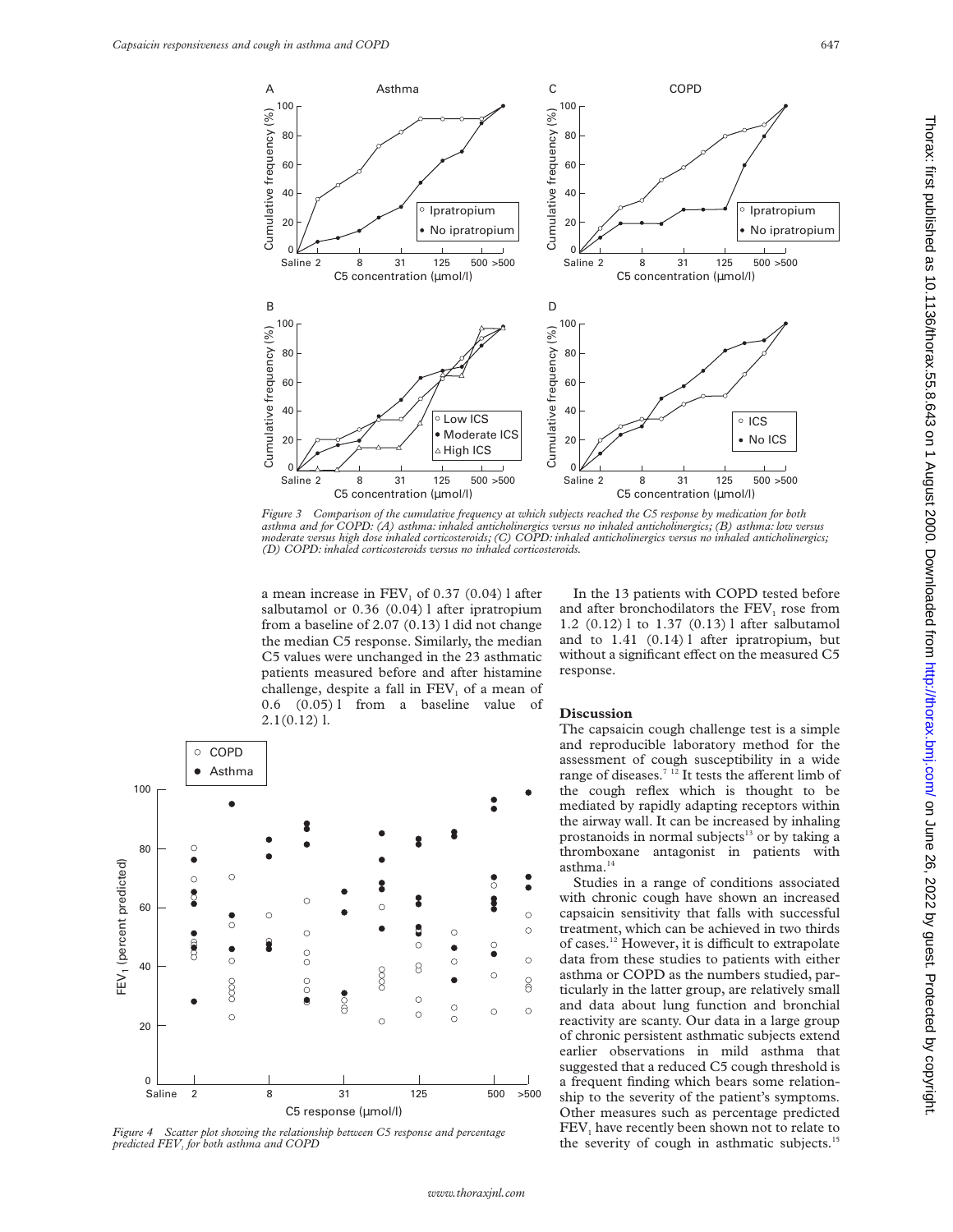Similar reductions in cough threshold were seen in patients with moderate to severe COPD, despite the significant differences in the baseline spirometric values and the different mechanisms producing the disease. $1$ <sup>1</sup>

Several methodological problems should be addressed. We performed our capsaicin challenge as described previously<sup>7</sup> with the additional feature of repeating the last concentration inhaled to confirm the C5 end point. We did not report the concentration producing two coughs (C2) as we have found this to be less reproducible than the C5 response in normal subjects and it does not add additional information. Others using similar methods have also found that C2 and C5 data yield similar information in other diseases.<sup>18</sup> As challenge test dosimeters are not identical, we have related changes in our patients to our laboratory's normal values rather than to those derived from the literature, although our normal range overlaps that described elsewhere. We used a fixed inspiratory flow rate to minimise differences in cough threshold between subjects.<sup>17</sup> In our laboratory we have found no evidence of age, sex, or smoking effects, unlike other reports.<sup>1</sup>

The reduced C5 in patients with chronic stable asthma was not surprising in view of the earlier reports in milder disease. A range of possible mechanisms involving different inflammatory mediators has been suggested to explain the enhanced C5 response.<sup>13 19</sup> <sup>20</sup> However, given the heterogeneity of  $FEV<sub>1</sub>$  and  $PC<sub>20</sub>$ of the asthmatic populations in which this has now been reported, it seems likely that increased cough susceptibility is either produced by very non-specific means or involves an entirely different pharmacological pathway from the mechanisms which determine the severity of airways reactivity or resting airway calibre. This has implications for the modification of cough as a symptom in asthma.

The reduction in C5 in the patients with COPD was unexpected as previous reports had suggested that the C5 response was normal in COPD and that the cough was perhaps related to increased sputum production and now increased responsiveness of laryngeal receptors.<sup>21</sup>

Studies in patients with chronic bronchitis or COPD where lung function data are available have examined less severe disease and/or a population diagnosed as having chronic sinus disease, $2<sup>22</sup>$  neither being representative of unselected COPD patients reported here. Our patients met the conventional diagnostic criteria for COPD, had limited bronchodilator reversibility and a history of past or current smoking, making it unlikely that there was a significant asthmatic element to their illness. In these patients we found no association between reported sputum production and either cough severity or C5 threshold.

Induced sputum studies have shown levels of pro-inflammatory cytokines in both asthma and COPD.<sup>23</sup> <sup>24</sup> Persistent airway inflammation may contribute to the enhanced C5 response and merits further investigation.

The confounding effects of drug treatment or smoking are unlikely to explain our findings. Regular use of  $\beta$  agonists does not appear to modify the C5 response, despite earlier reports of benefit in cough induced in volunteers, $25$  and our patients were asked to omit inhaled therapy before attendance. Short term use of oral corticosteroids and longer term use of inhaled corticosteroids are associated with changes in the frequency of symptomatic cough in COPD.<sup>26</sup> Specific data about the effect of these drugs on cough threshold are lacking. We found no relationship between smoking status and C5, neither did the regular use of  $\beta$ agonists or inhaled corticosteroids relate to the recorded response. Likewise, there were no differences in the symptom severity of cough, however assessed, and the presence of sputum production or use of inhaled corticosteroids. We found that the C5 cough threshold was significantly lower in both asthmatic and COPD patients taking regular inhaled ipratropium, although the patients not using these drugs were still more responsive than the control subjects. Whilst it is tempting to postulate that this may be a pharmacological effect, it is more likely to reflect selection of the more severe patients among the asthmatic group<sup>9</sup> and the widespread use of these drugs among COPD patients.10 Indeed, anticholinergic agents have been shown to decrease rather than increase the nasal response to capsaicin.<sup>27</sup> Prospective studies of the capsaicin response before and after the introduction of anticholinergic treatment would be needed entirely to exclude this as an adverse reaction to treatment.

Whilst differences in the deposition of capsaicin to more central airway receptors might be hypothesised to explain some of the apparent similarities in asthmatic and COPD patients, the absence of any relationship between C5 and the severity of airflow limitation is a pointer against this. None of the measures of airflow limitation were related to C5 in either disease. Moreover, the C5 was unaltered even when the airway calibre was varied acutely, suggesting that neither airflow limitation alone nor changes in capsaicin deposition explain the increased level of response in our patients with asthma or COPD. A similar lack of effect of smaller changes in airway calibre has been reported in normal subjects, $25$  but our data confirm that this is true in established disease when baseline FEV <sup>1</sup> is reduced.

C5 was not related to the level of bronchial hyperreactivity or to the level of PEF variability over two weeks, providing further evidence that the mechanisms underlying cough production are not necessarily related to those determining airway calibre.

Unlike previous studies, our patients were not selected because of their complaint of cough<sup>12 17</sup> but were randomly drawn from our outpatient clinics as we did not wish to bias our data by patients self-selected by their perception of a subjective complaint. Most patients, whatever the diagnosis, rated their cough as being of either mild or moderate severity, but the capsaicin response did not distinguish between these subjective grades. Other